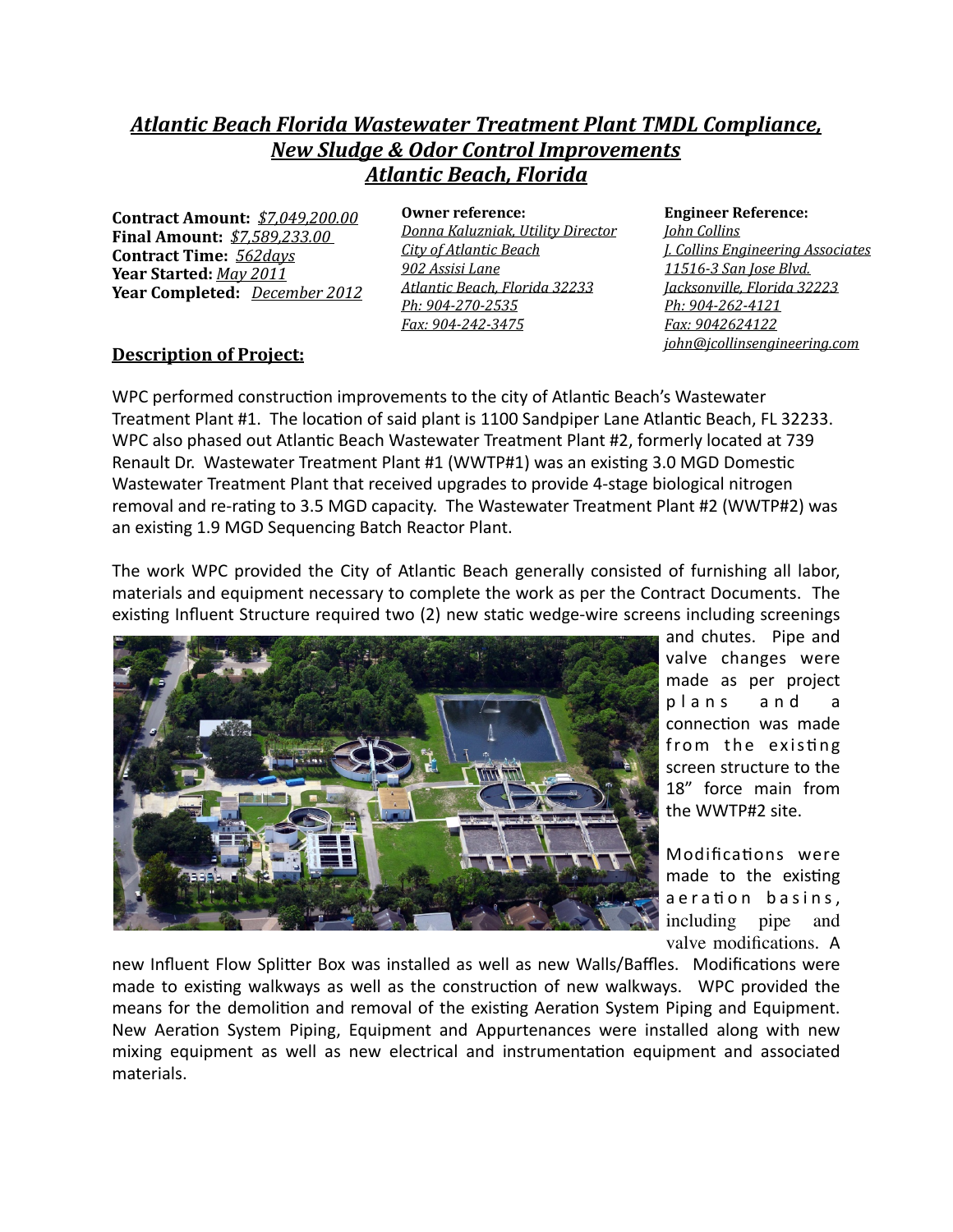Pipe and valve modifications were performed for the existing influent and effluent structures of the existing secondary clarifiers. Modifications were performed to the Chlorine Contact Chamber per Contract Documents. New Effluent Disc Filters were installed including all necessary electrical and instrumentation associated with them. The Blower Building was left in place, however, new single-stage Turbine Blowers and associated electrical needs were installed



as well as Blower Piping and Isolation Valve as per the plans.

The original Chlorine/Sulfur Dioxide Storage/Feed Building was left standing though WPC did perform a number of upgrades including: the installation of new Sulfur Dioxide Gas Ton-Cylinder Vacuum Regulators, new Flow-Paced Chlorinators and new Flow-Paced Vacuum Sulfonators and Vacuum Induction Mixer.

WPC also constructed a new Reuse Water Pumping Station as well as providing all necessary pipe, fittings, valves, pumps, a pneumatic storage

tank and all associated electrical and instrumentation. The new pumping station was then connected to the existing yard irrigation system and wash down system. The yard piping system was also updated by replacing the existing ductile iron air piping with new stainless steel air piping. The Return Activated Sludge (RAS) piping was rerouted per design plans and a new RAS flow meter was installed.

Modifications to the existing SCADA system programming were performed including all necessary electrical and instrumentation materials needed to interface the existing SCADA system with the new blower control and instrumentation system.

11. New Pumping Station at the Existing Buccaneer WWTP (WWTP#W): Furnish all labor, materials and equipment necessary to install the new triplex wastewater pumping station, including pipe, valves, fittings, concrete work, demolition, electrical and instrumentation. 12. Existing Buccaneer WWTP (WWTP#2) Phase-out: Furnish all labor, materials and equipment necessary to perform the demolition and phase out of the existing Buccaneer WWTP (WWTP#2).

A new Sludge Dewatering Building was built complete with all site work which consisted of paving, building amenities and miscellaneous piping and accessories as specified. A new Sludge Dewatering Centrifuge complete with all valves and